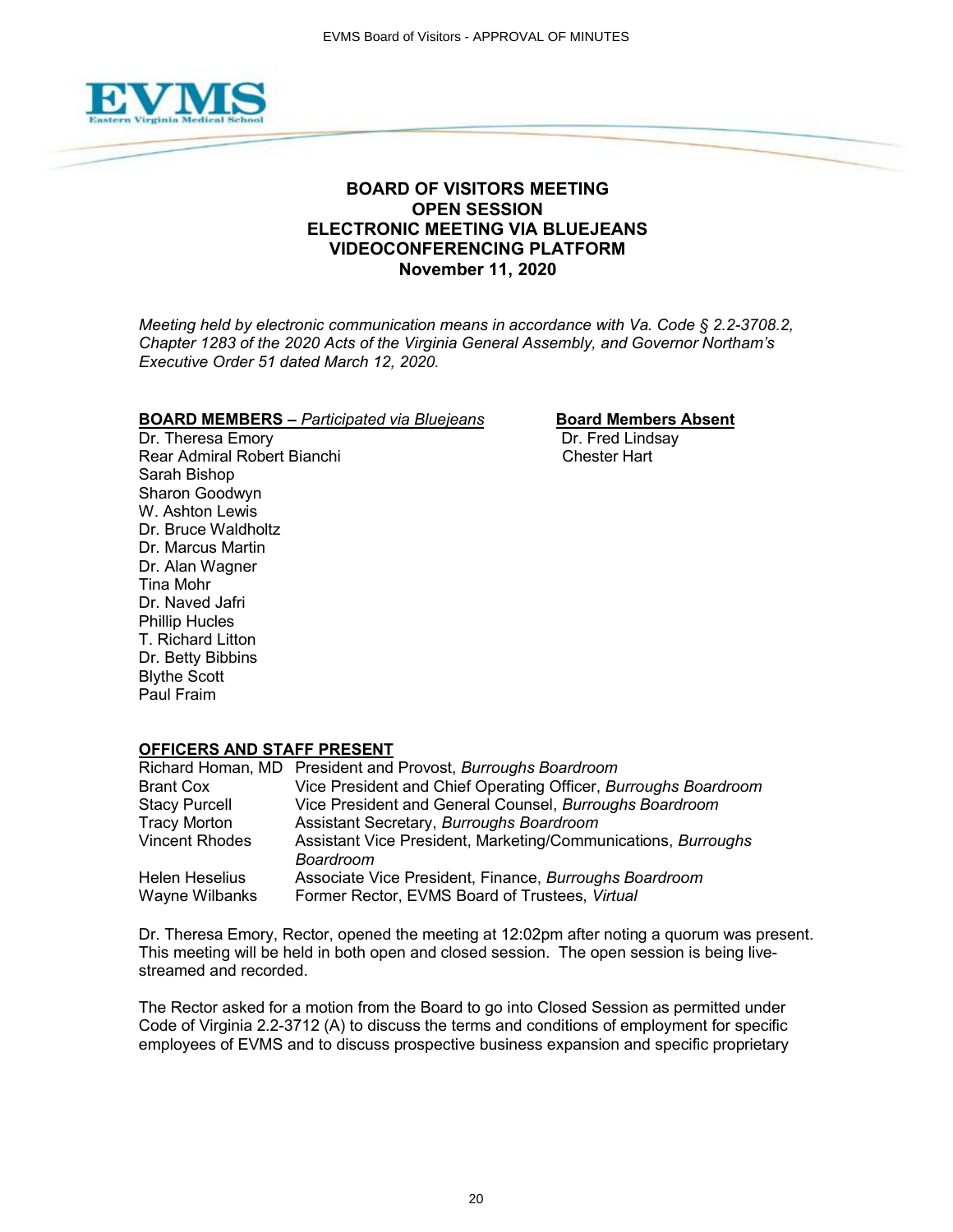

business-related information pertaining to the operations and finances of EVMS as permitted by the Code of Virginia 2.2-3711(1) (1) and (A) (22).

Accordingly, upon a motion made and seconded, the Board voted unanimously to adjourn the open session and convene the closed session. All approvals were obtained by roll call vote from the following board members: Dr. Naveed Jafri, Rear Admiral Robert Bianchi, Ms. Sarah Bishop, Ms. Tina Mohr, Dr. Theresa Emory, Mr. Paul Fraim, Ms. Sharon Goodwyn, Mr. Ashton Lewis, Dr. Bruce Waldholtz, Mr. T. Richard Litton, Jr., Dr. Marcus Martin, Dr. Alan Wagner, Dr. Betty Bibbins, and Ms. Blythe Scott.

# **ADJOURNMENT**

The meeting adjourned at 12:06pm.

Tracy Morton

Assistant Secretary EVMS Board of Visitors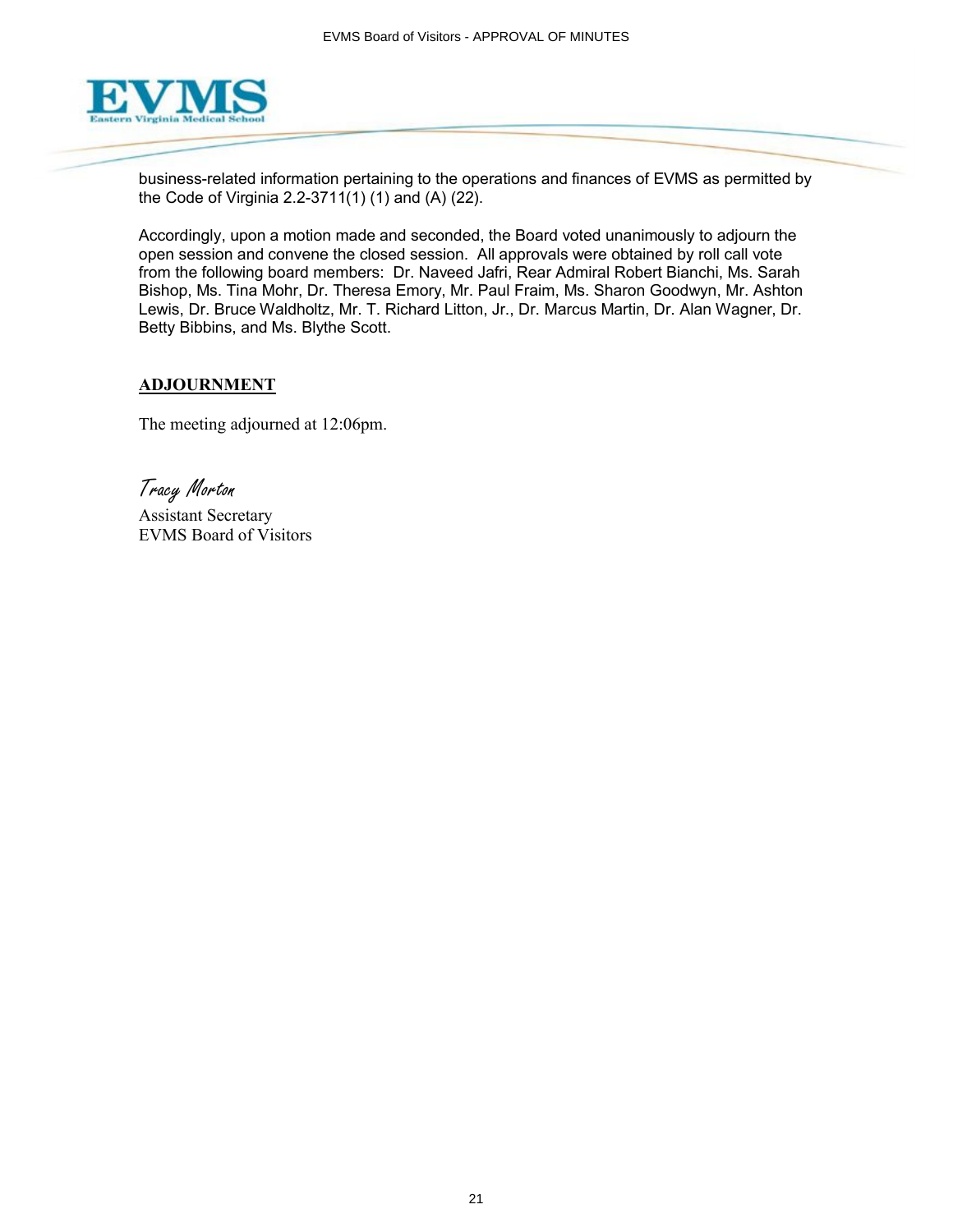

# **BOARD OF VISITORS CLOSED SESSION ELECTRONIC MEETING VIA BLUEJEANS VIDEOCONFERENCING PLATFORM November 11, 2020**

*Meeting held by electronic communication means in accordance with Va. Code § 2.2-3708.2, Chapter 1283 of the 2020 Acts of the Virginia General Assembly, and Governor Northam's Executive Order 51 dated March 12, 2020.*

### **BOARD MEMBERS** – *Participated via Bluejeans* **Board Members Absent**

Dr. Theresa Emory **Dr. Fred Lindsay** Rear Admiral Robert Bianchi Chester Hart Sarah Bishop Sharon Goodwyn W. Ashton Lewis Dr. Bruce Waldholtz Dr. Marcus Martin Dr. Alan Wagner Tina Mohr *(departed early)* Dr. Naved Jafri Phillip Hucles T. Richard Litton Dr. Betty Bibbins Blythe Scott Paul Fraim

# **OFFICERS AND STAFF PRESENT**

|                       | Richard Homan, MD President and Provost, Burroughs Boardroom    |
|-----------------------|-----------------------------------------------------------------|
| <b>Brant Cox</b>      | Vice President and Chief Operating Officer, Burroughs Boardroom |
| <b>Stacy Purcell</b>  | Vice President and General Counsel, Burroughs Boardroom         |
| <b>Tracy Morton</b>   | Assistant Secretary, Burroughs Boardroom                        |
| <b>Vincent Rhodes</b> | Assistant Vice President, Marketing/Communications, Burroughs   |
|                       | <b>Boardroom</b>                                                |
| Helen Heselius        | Associate Vice President, Finance, Burroughs Boardroom          |
| Wayne Wilbanks        | Former Rector, EVMS Board of Trustees, Virtual                  |

Dr. Theresa Emory, Rector, opened this closed session at 12:06pm. The closed session was convened in order for the Board to discuss the terms and conditions of employment for specific employees of EVMS and to discuss prospective business expansion and specific proprietary business-related information pertaining to the operations and finances of EVMS.

The closed session adjourned at 1:55pm.

Tracy Morton

Assistant Secretary/EVMS Board of Visitors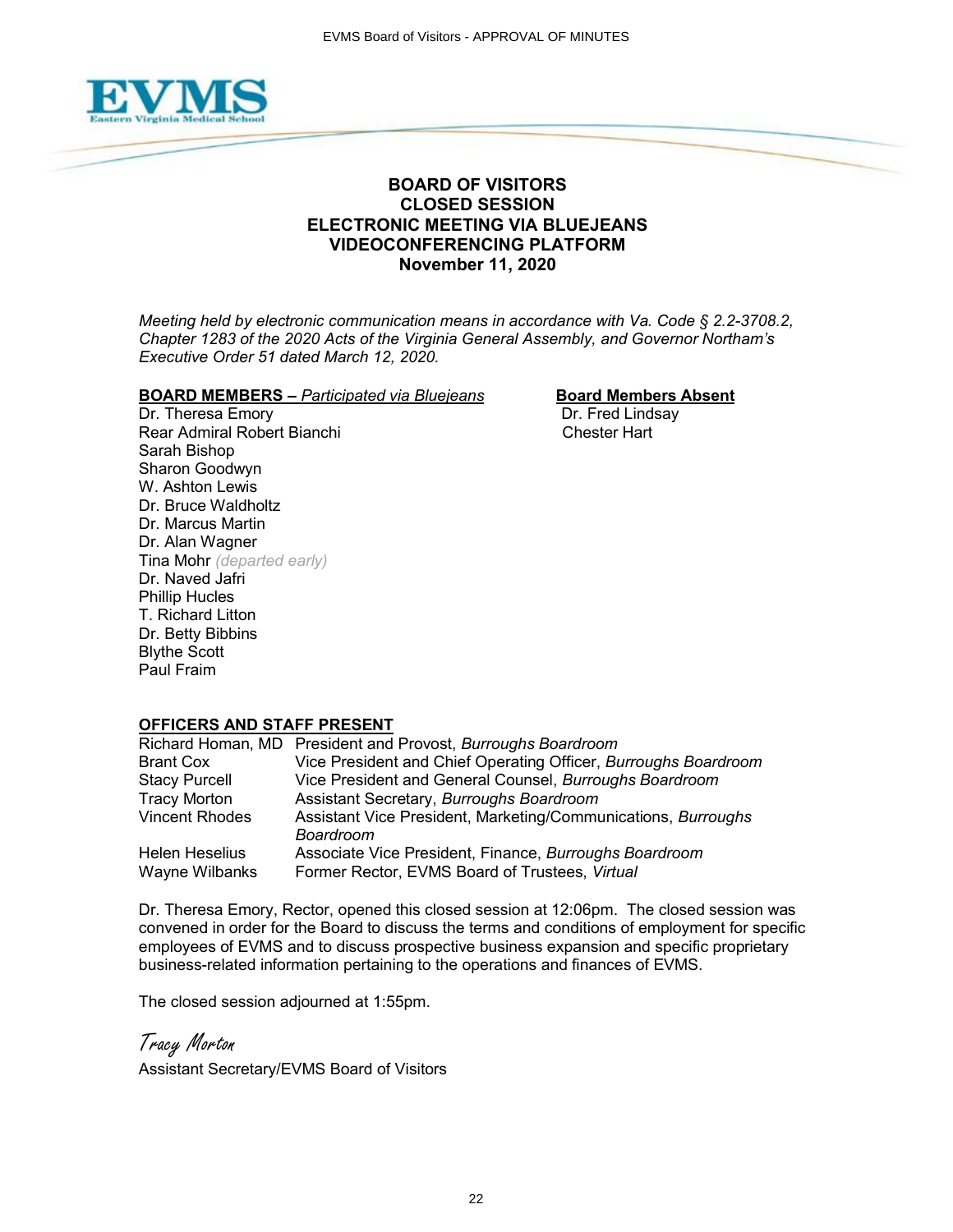

# **BOARD OF VISITORS RETURN TO OPEN SESSION ELECTRONIC MEETING VIA BLUEJEANS VIDEOCONFERENCING PLATFORM November 11, 2020**

*Meeting held by electronic communication means in accordance with Va. Code § 2.2-3708.2, Chapter 1283 of the 2020 Acts of the Virginia General Assembly, and Governor Northam's Executive Order 51 dated March 12, 2020.*

### **BOARD MEMBERS** – *Participated via Bluejeans* **Board Members Absent**

Dr. Theresa Emory Dr. Fred Lindsay Rear Admiral Robert Bianchi Sarah Bishop Sharon Goodwyn W. Ashton Lewis Dr. Bruce Waldholtz Dr. Marcus Martin Dr. Alan Wagner Tina Mohr *(departed early)* Dr. Naved Jafri Phillip Hucles T. Richard Litton Dr. Betty Bibbins Blythe Scott Paul Fraim

# **OFFICERS AND STAFF PRESENT**

|                       | Richard Homan, MD President and Provost, Burroughs Boardroom               |
|-----------------------|----------------------------------------------------------------------------|
| <b>Brant Cox</b>      | Vice President and Chief Operating Officer, Burroughs Boardroom            |
| <b>Stacy Purcell</b>  | Vice President and General Counsel, Burroughs Boardroom                    |
| <b>Tracy Morton</b>   | Assistant Secretary, Burroughs Boardroom                                   |
| <b>Vincent Rhodes</b> | Assistant Vice President, Marketing/Communications, Burroughs<br>Boardroom |
| Helen Heselius        | Associate Vice President, Finance, Burroughs Boardroom                     |
| Wayne Wilbanks        | Former Rector, EVMS Board of Trustees, Virtual                             |

Dr. Theresa Emory, Rector, opened this return to regular session at 1:55pm.

Upon a motion duly made and seconded, the Board certified by roll call vote that to the best of their knowledge, only such matters as were identified in the motion convening the closed session were heard, discussed and considered by the Board. The roll call vote was unanimous and from the following board members: Dr. Naveed Jafri, Rear Admiral Robert Bianchi, Ms. Sarah Bishop, Dr. Theresa Emory, Mr. Paul Fraim, Ms. Sharon Goodwyn, Mr.